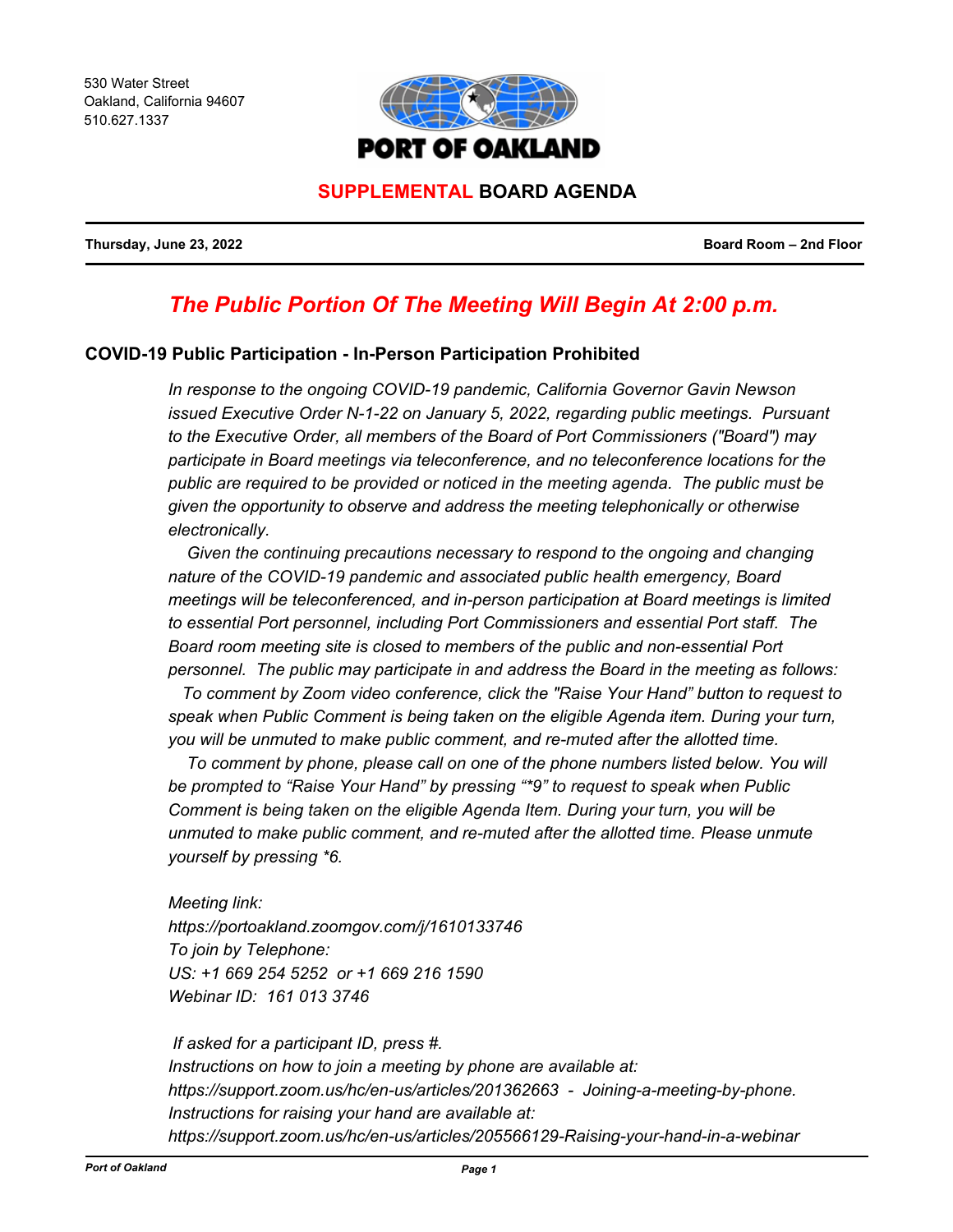## **ROLL CALL**

*Commissioner Butner, Commissioner Colbruno, Commissioner Martinez, Commissioner Story, Second Vice-President Lee, First Vice-President Leslie and President Cluver.*

#### **1. CLOSED SESSION (1:00 p.m.)**

*Closed Session discussions and materials may not be disclosed to a person not entitled to receive it, unless the Board authorizes disclosure of that confidential information.*

**1.1 CONFERENCE WITH REAL PROPERTY NEGOTIATOR** - (Pursuant to California Government Code Section 54956.8)

**Property:** 1 Market Street, Oakland, CA (Howard Terminal) **Negotiating Parties:** The Oakland Athletics and the Port of Oakland **Agency Negotiator:** Pamela Kershaw, Director of Commercial Real Estate **Under Negotiation:** Price and Terms of Payment

**File ID:** [\[187-22\]](http://portofoakland.legistar.com/gateway.aspx?m=l&id=/matter.aspx?key=4549)

**1.2 CONFERENCE WITH LEGAL COUNSEL - EXISTING LITIGATION** - (Pursuant to Paragraph (1) of Subdivision (d) of California Government Code Section 54956.9): **Number of Matter(s): 3:** 

(1) East Oakland Stadium Alliance, Pacific Merchant Shipping Association, Harbor Trucking Association, California Trucking Association, Schnitzer Steel Industries, Inc., and International Longshore and Warehouse Union v. City of Oakland, etc., et al., Alameda County Superior Court Case No. 22CV009325

(2) Capitol Corridor Joint Powers Authority v. City of Oakland, etc., et al., Alameda County Superior Court Case No. 22CV009309

(3) Union Pacific Railroad Company v. City of Oakland, etc., et al., Alameda County Superior Court Case No. 22CV009330

**File ID:** [\[204-22\]](http://portofoakland.legistar.com/gateway.aspx?m=l&id=/matter.aspx?key=4566)

#### **OPEN SESSION/ROLL CALL**

*Commissioner Butner, Commissioner Colbruno, Commissioner Martinez, Commissioner Story, Second Vice-President Lee, First Vice-President Leslie and President Cluver.*

#### **CLOSED SESSION REPORT**

*The Port Attorney or Board Secretary will report on any final actions taken in Closed Session.*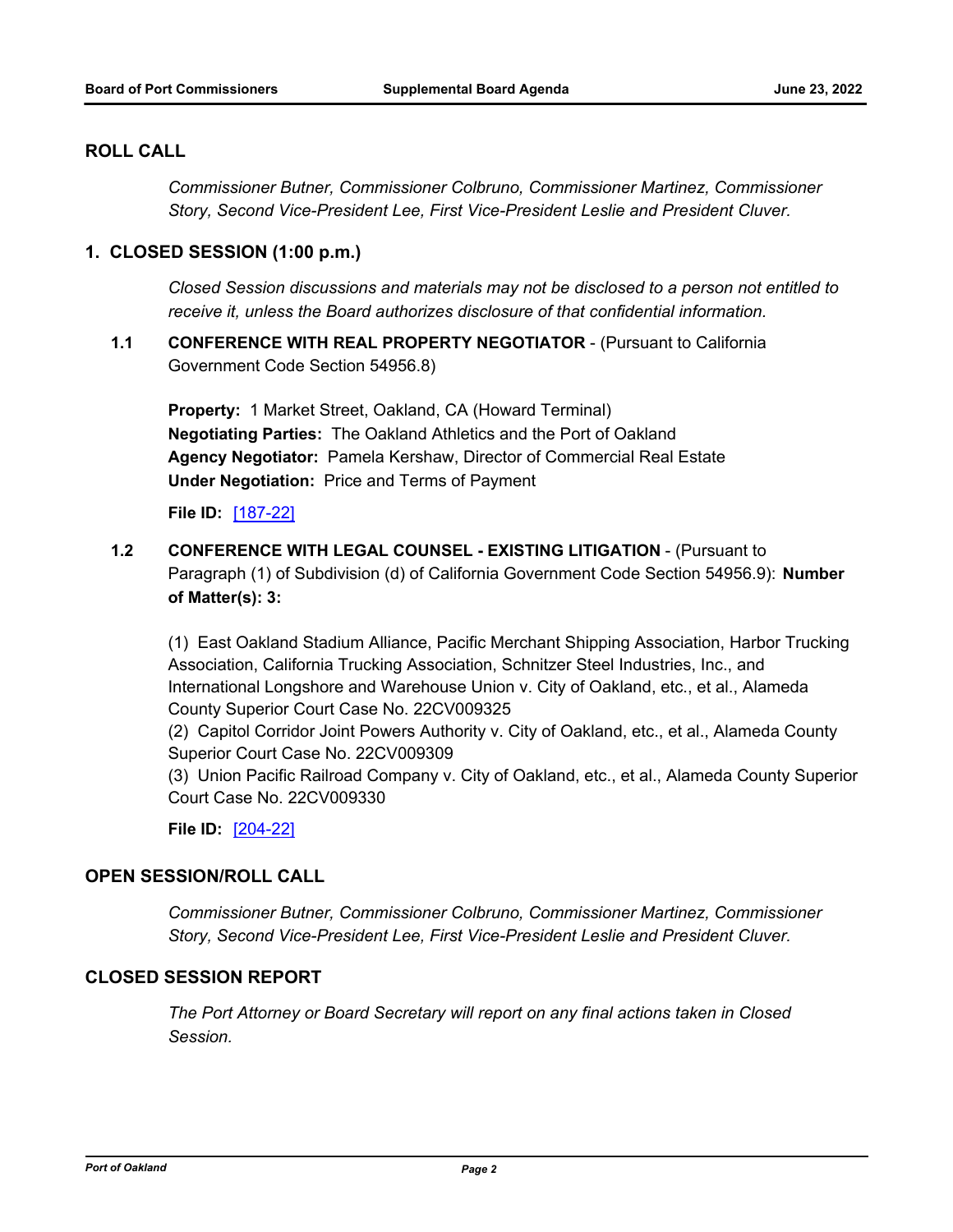#### **2. CONSENT ITEMS**

*Action by the Board under "Consent Items" means that all matters listed below have been summarized and will be adopted by one motion and appropriate vote. Consent Items may be removed for further discussion by the Board at the request of any member of the Board.*

**2.1 Ordinance:** Adoption of an Ordinance to Approve and Authorize the Executive Director to Execute a Third Amendment to Extend the Space/Use Permit with Civil Air Patrol Operating at Oakland International Airport for one (1) year to June 30, 2023, with annual consideration of \$1. (**Aviation)**

**File ID:** [\[175-22\]](http://portofoakland.legistar.com/gateway.aspx?m=l&id=/matter.aspx?key=4537)

[Agenda Report](http://portofoakland.legistar.com/gateway.aspx?M=F&ID=dce56e72-851f-4fc7-8a44-969817c92a62.docx) [Ordinance Item 2.1](http://portofoakland.legistar.com/gateway.aspx?M=F&ID=905d284e-8814-415f-acfe-8112edeaba47.pdf) *Attachments:*

**2.2 Ordinance:** Approve and Authorize the Executive Director to Execute the Fifth Amendment to Lease with Avis Budget Car Rental, LLC and the Fifth Amendment to Lease with DTG Operations, Inc. for Use of Property at the North Field of Oakland International Airport with Anticipated Total Revenues of \$1,078,476 in Fiscal Year 2023. **(Aviation)**

**File ID:** [\[182-22\]](http://portofoakland.legistar.com/gateway.aspx?m=l&id=/matter.aspx?key=4544)

[Agenda Report](http://portofoakland.legistar.com/gateway.aspx?M=F&ID=37534b76-215c-4e9a-9b66-abf289afdb6b.docx) [Ordinance Item 2.2](http://portofoakland.legistar.com/gateway.aspx?M=F&ID=2c28e4dc-0cca-47ff-bb9d-e5cbde7cc7ee.pdf) *Attachments:*

**2.3 Ordinance:** Approve and Authorize the Executive Director to Execute Amendments to the U.S. Government Lease for Real Property-Lease No.GS-09B-02611 ("2011 Lease") with the United States of America, General Services Administration ("GSA"), on behalf of the Transportation Security Administration ("TSA"), to Extend the Term of the 2011 Lease By One-Year Increments for up to Ten Years at the Then Current Rates & Charges Rental Rate for Category II: Office Space. **(Aviation)**

**File ID:** [\[180-22\]](http://portofoakland.legistar.com/gateway.aspx?m=l&id=/matter.aspx?key=4542)

[Agenda Report](http://portofoakland.legistar.com/gateway.aspx?M=F&ID=c174ea00-1f9b-4093-88e8-2f0f45fffa1e.docx) *Attachments:*

[Ordinance Item 2.3](http://portofoakland.legistar.com/gateway.aspx?M=F&ID=5e44adf9-5430-45d7-8da5-1d898c009a79.pdf)

**2.4 Building Permit:** for Customs and Border Protection Upgrades to RPM Equipment at Trapac, 1300 Maritime Street, Berths 25-33 **(Environmental/Maritime)**

**File ID:** [\[146-22\]](http://portofoakland.legistar.com/gateway.aspx?m=l&id=/matter.aspx?key=4508)

[5351 Permit](http://portofoakland.legistar.com/gateway.aspx?M=F&ID=6deed8ca-170c-4164-9770-9db2a18184af.pdf) *Attachments:*

[Resolution Item 2.4](http://portofoakland.legistar.com/gateway.aspx?M=F&ID=529f6ad8-4a98-483b-b431-47ce3a6e1683.pdf)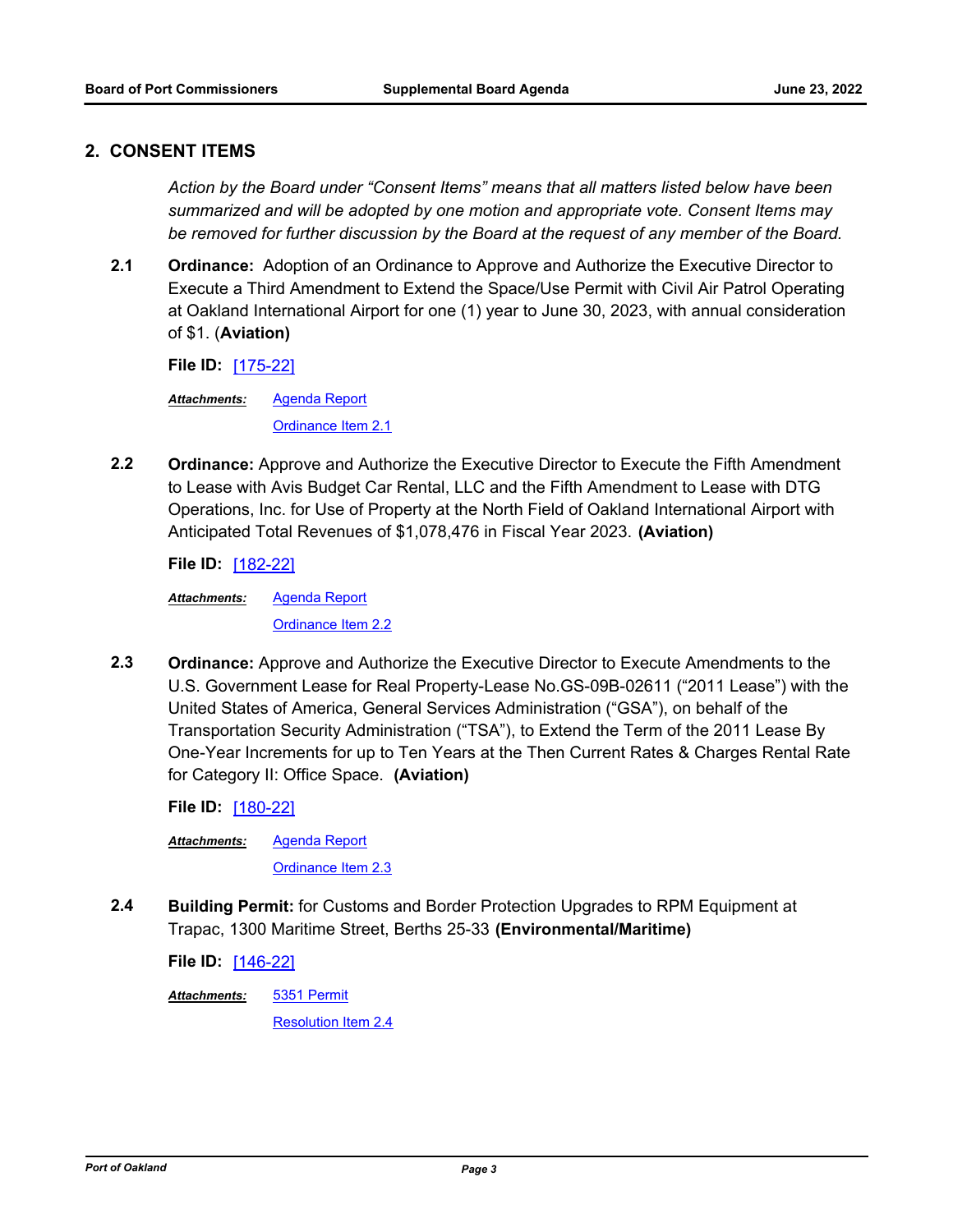**2.5 Building Permit:** for Customs and Border Protection Upgrades to RPM Equipment at ETS/Ben Nutter Terminal, 5190 7th Street, Berths 35-38 **(Environmental/Maritime)**

**File ID:** [\[147-22\]](http://portofoakland.legistar.com/gateway.aspx?m=l&id=/matter.aspx?key=4509)

[5352 Permit](http://portofoakland.legistar.com/gateway.aspx?M=F&ID=7a21e054-f610-479a-a6fe-4c53a63191f0.pdf) *Attachments:*

[Resolution Item 2.5](http://portofoakland.legistar.com/gateway.aspx?M=F&ID=5c8fd388-8496-412d-b79f-b4741ce94b30.pdf)

**2.6 Resolution:** Determining That Conducting In-Person Meetings Of The Board Of Port Commissioners Would Present Imminent Risks To Attendees' Health and Safety and Electing To Continue Conducting meetings Using Teleconferencing In Accordance With California Government Codesection54953(E). **(Board)**

**File ID:** [\[210-22\]](http://portofoakland.legistar.com/gateway.aspx?m=l&id=/matter.aspx?key=4572)

**[Resolution](http://portofoakland.legistar.com/gateway.aspx?M=F&ID=d07f3634-7669-4891-a8f9-7cf2d2dfdb43.pdf)** *Attachments:*

[Resolution Item 2.6](http://portofoakland.legistar.com/gateway.aspx?M=F&ID=f374b0d9-d810-4f60-9521-58abaee1d023.pdf)

#### **3. MAJOR PROJECTS**

*This segment of the meeting is reserved for action and discussions regarding the status of Major Projects and issues of special importance.*

#### **4. BUDGET & FINANCE**

*This segment of the meeting is reserved for action or discussion regarding the status of Budget and Finance issues.*

**4.1 Resolution:** Approval of the Annual Operating and Capital Budgets for Fiscal Year Ending June 30, 2023; Authorize the Payment of Operating and Other Expenses, the Payment of Debt Service of the Port for the Fiscal Year Ending June 30, 2023; Authorize the Payment of Approximately \$112.4 Million of Total Capital Expenditures, as Provided in the Capital Budget for the Fiscal Year Ending June 30, 2023; and Authorize FY 2022 Carryover Spending in FY 2023. **(Finance & Admin.)**

**File ID:** [\[120-22\]](http://portofoakland.legistar.com/gateway.aspx?m=l&id=/matter.aspx?key=4482)

[Agenda Report](http://portofoakland.legistar.com/gateway.aspx?M=F&ID=e6d679c0-2210-4437-87ef-1608509f1761.docx) [Attachment A](http://portofoakland.legistar.com/gateway.aspx?M=F&ID=3deaa35c-1cce-4f59-a5da-ff556438cc80.pdf) [Attachment B](http://portofoakland.legistar.com/gateway.aspx?M=F&ID=fa99f946-f91d-403b-bf0b-47351cd7512c.pdf) [Resolution Item 4.1](http://portofoakland.legistar.com/gateway.aspx?M=F&ID=a17cb0b0-6ba8-47e3-be4d-ca3bb4a940d4.pdf) *Attachments:*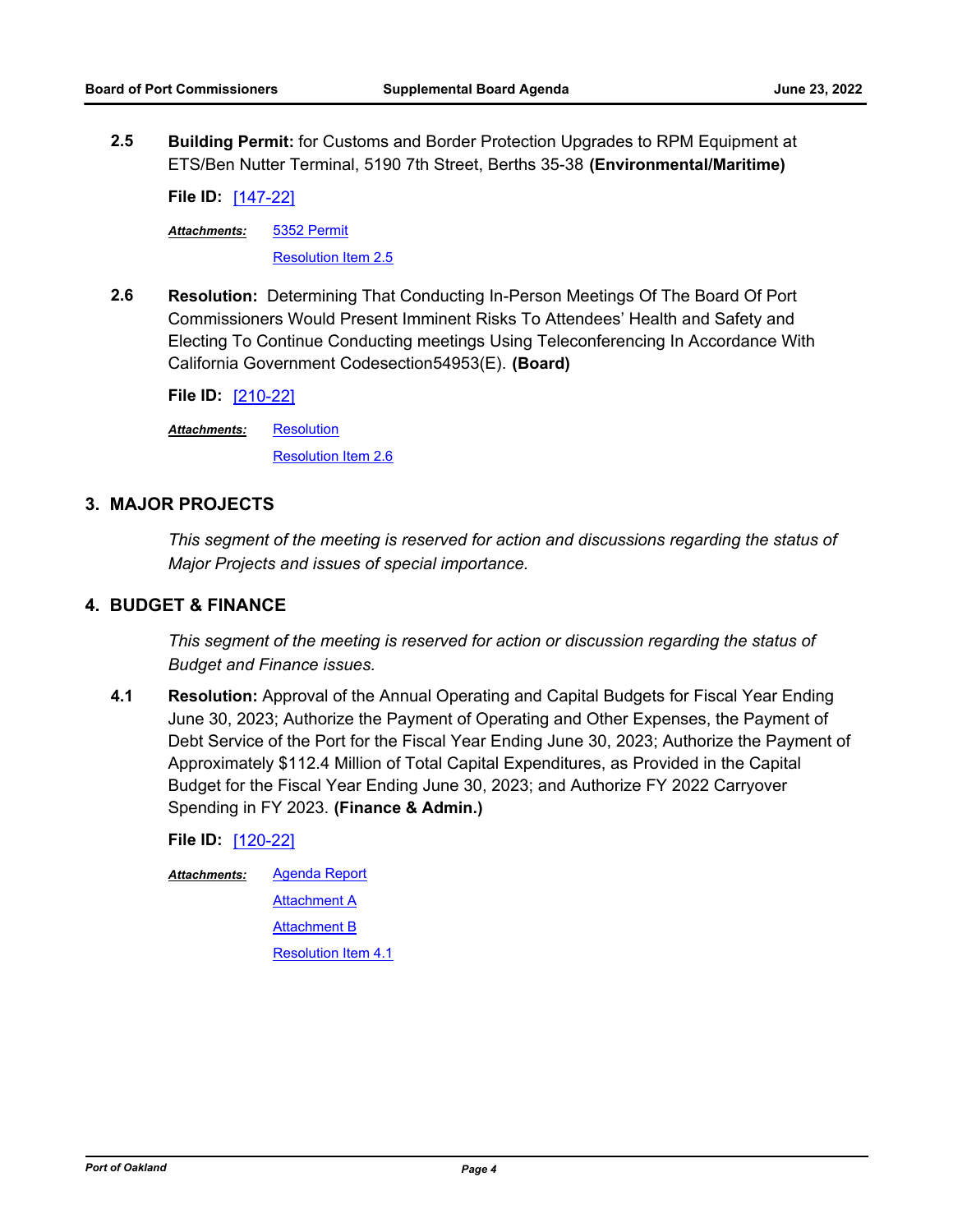**4.2 Ordinance:** Approval of Proposed Fiscal Year 2023 Airline Landing Fee Rates, Terminal Space Rental Rates, and Other Fees Generating \$94.3 Million in Revenue, and Amending Port Ordinance No. 4430 to Eliminate Aircraft Parking Fees for Certain Signatory Airlines at Oakland International Airport. **(Aviation)**

**File ID:** [\[196-22\]](http://portofoakland.legistar.com/gateway.aspx?m=l&id=/matter.aspx?key=4558)

[Agenda Report](http://portofoakland.legistar.com/gateway.aspx?M=F&ID=ca1350d0-4b42-44e9-ac7b-31c58e102e41.docx) *Attachments:*

[Ordinance Item 4.2](http://portofoakland.legistar.com/gateway.aspx?M=F&ID=9a096391-dcd7-4945-9d32-04e722e75e6c.pdf)

**4.3 Resolution:** Approval and Authorization for the Port Attorney to Enter into Fiscal Year 2023 Outside Counsel and Consultant Retention Agreements with Selected Law Firms and Consultants and Related Actions in an initial total amount of \$3,456,000, subject to adjustments under the Port Attorney's contracting authority. **(Port Attorney)**

**File ID:** [\[208-22\]](http://portofoakland.legistar.com/gateway.aspx?m=l&id=/matter.aspx?key=4570)

[Agenda Report](http://portofoakland.legistar.com/gateway.aspx?M=F&ID=fdda787b-eb85-417b-ae0d-b733a6bf655f.pdf) *Attachments:*

[Resolution Item 4.3](http://portofoakland.legistar.com/gateway.aspx?M=F&ID=71fa5168-3335-48ba-be96-eb0cebbcab2c.pdf)

## **5. STRATEGY & POLICY**

*This segment of the meeting is reserved for action or discussion on Strategy and Policy Issues.*

#### **6. REMAINING ACTION ITEMS**

*Remaining Action Items are items not previously addressed in this Agenda that may require staff presentation and/or discussion and information prior to action by the Board.*

**6.1 Ordinance:** Adoption of an Ordinance Approving Oakland International Airport Hangar/Ramp Space Agreements with Multiple General Aviation Tenants, for Terms Commencing On Various Dates and All Expiring June 30, 2026, with Anticipated Annual Revenues of \$25,824 for FY 2022, Operating at the North Field Of Oakland International Airport**. (Aviation)**

**File ID:** [\[155-22\]](http://portofoakland.legistar.com/gateway.aspx?m=l&id=/matter.aspx?key=4517)

[Agenda Report](http://portofoakland.legistar.com/gateway.aspx?M=F&ID=d45f9b6e-f090-4b33-96a0-df98d527df69.docx) *Attachments:*

[Ordinance Item 6.1](http://portofoakland.legistar.com/gateway.aspx?M=F&ID=e19e7c44-3609-4f46-8dbc-354dbf7a28a5.pdf)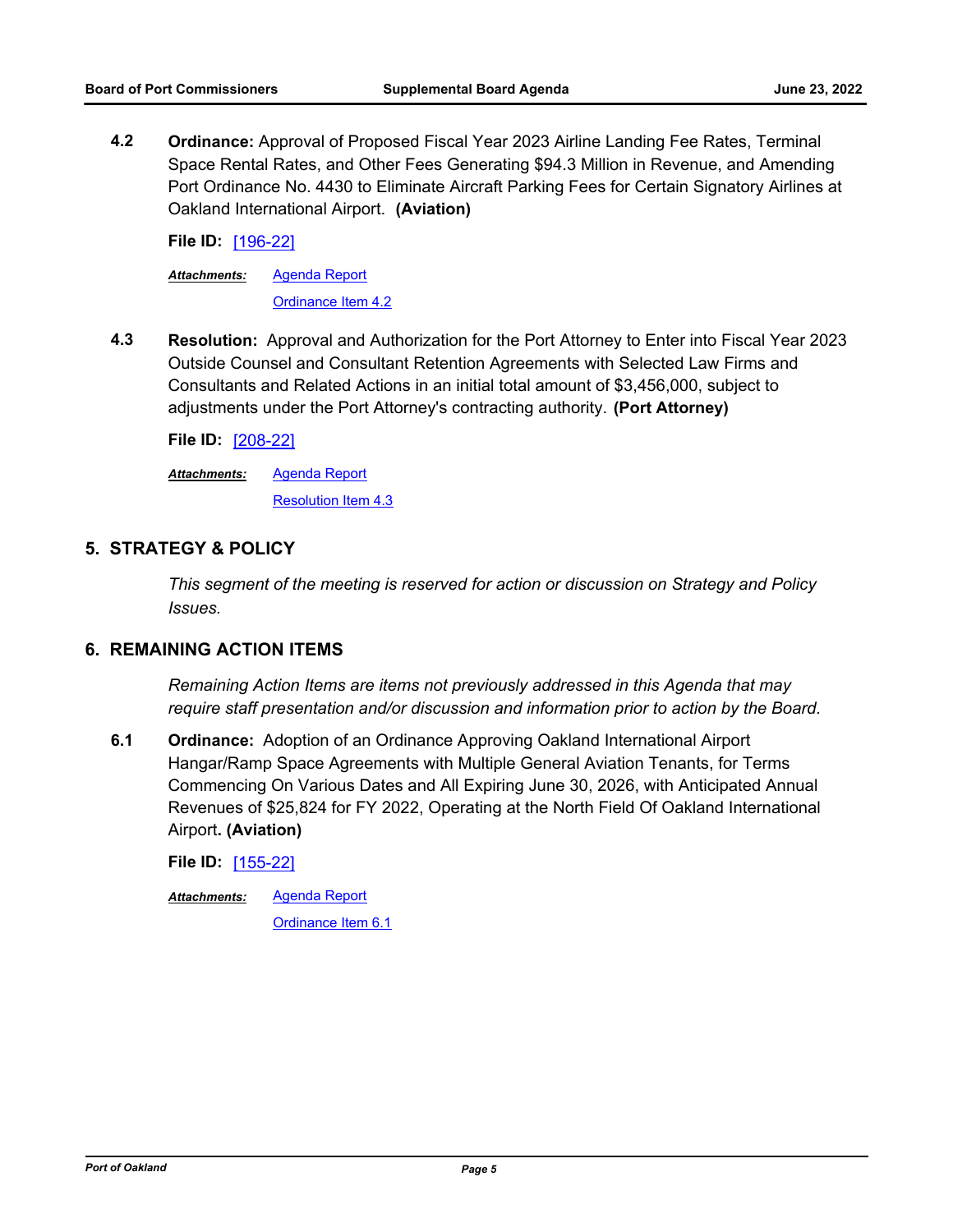**6.2 Ordinance:** Adoption of an Ordinance Approving and Authorizing the Executive Director to Execute a First Amendment to Temporary Rental Agreement with Delux Public Charter, LLC dba JSX Operating at Oakland International Airport for customer parking for a Total Term of Just Over Four Years From May 7, 2021 Through June 30, 2025, with Total Consideration of \$113,465 for the Extended Term (May 7, 2022 to June 30, 2025). **(Aviation)**

**File ID:** [\[177-22\]](http://portofoakland.legistar.com/gateway.aspx?m=l&id=/matter.aspx?key=4539)

[Agenda Report](http://portofoakland.legistar.com/gateway.aspx?M=F&ID=60636c17-f0b6-4055-970b-b2517afb1efb.docx) *Attachments:*

[Ordinance Item 6.2](http://portofoakland.legistar.com/gateway.aspx?M=F&ID=d9a17039-3f9e-43b6-9b6f-3c3c2b2e22fb.pdf)

**6.3 Resolution:** Approve and Authorize the Executive Director to Enter into a Professional Services Agreement with ARCOS LLC, DBA in California as Automated Roster Callout System Company LLC (ARCOS) to Implement an Automated Shift Callout System (ASCS) for the Oakland International Airport for Five Years in an Amount Not to Exceed \$300,000. **(Aviation)**

**File ID:** [\[186-22\]](http://portofoakland.legistar.com/gateway.aspx?m=l&id=/matter.aspx?key=4548)

[Agenda Report](http://portofoakland.legistar.com/gateway.aspx?M=F&ID=6765fb86-f099-44e5-a750-23c70b25043f.docx) [Resolution Item 6.3](http://portofoakland.legistar.com/gateway.aspx?M=F&ID=731d280c-6d8c-4521-a3b3-298121cd28cc.pdf) *Attachments:*

**6.4 Resolution:** Authorize and Approve (1) the Executive Director to Procure Vehicles for Use by Aviation and Maritime Divisions at a Total Cost Not-to-Exceed \$1,047,200; (2) the Designation of Certain Other Existing Vehicles as No Longer Used, Inadequate, Obsolete or Worn-Out, and the Sale, Donation, and/or Other Disposition of Such Other Existing Vehicles; and (3) the Executive Director to Dispose of Such Other Existing Vehicles through a Variety of Means, Including Sale, Donation, Scrapping, Recycling, Destruction, and Abandonment in Accordance with Port Ordinance 4576. (**Maritime)**

**File ID:** [\[172-22\]](http://portofoakland.legistar.com/gateway.aspx?m=l&id=/matter.aspx?key=4534)

[Agenda Report](http://portofoakland.legistar.com/gateway.aspx?M=F&ID=a5b244d6-6cc1-4746-a51a-0cdaa96974d3.docx) [Resolution Item 6.4](http://portofoakland.legistar.com/gateway.aspx?M=F&ID=02ff429f-3e82-4900-be03-1d7072858e2d.pdf) *Attachments:*

**6.5 Resolution:** Approve and Authorize the Executive Director to Approve a Supplemental Agreement with D&A Communications to Expand The Scope Of Work For The 'Everyone's Port" Public Education Campaign **(Communications)**

**File ID:** [\[205-22\]](http://portofoakland.legistar.com/gateway.aspx?m=l&id=/matter.aspx?key=4567)

[Agenda Report](http://portofoakland.legistar.com/gateway.aspx?M=F&ID=96db322a-e385-42ec-ba5a-35ec8f0080b8.docx) *Attachments:*

[Resolution Item 6.5](http://portofoakland.legistar.com/gateway.aspx?M=F&ID=91893901-49ca-4744-9125-577d7e01e0ed.pdf)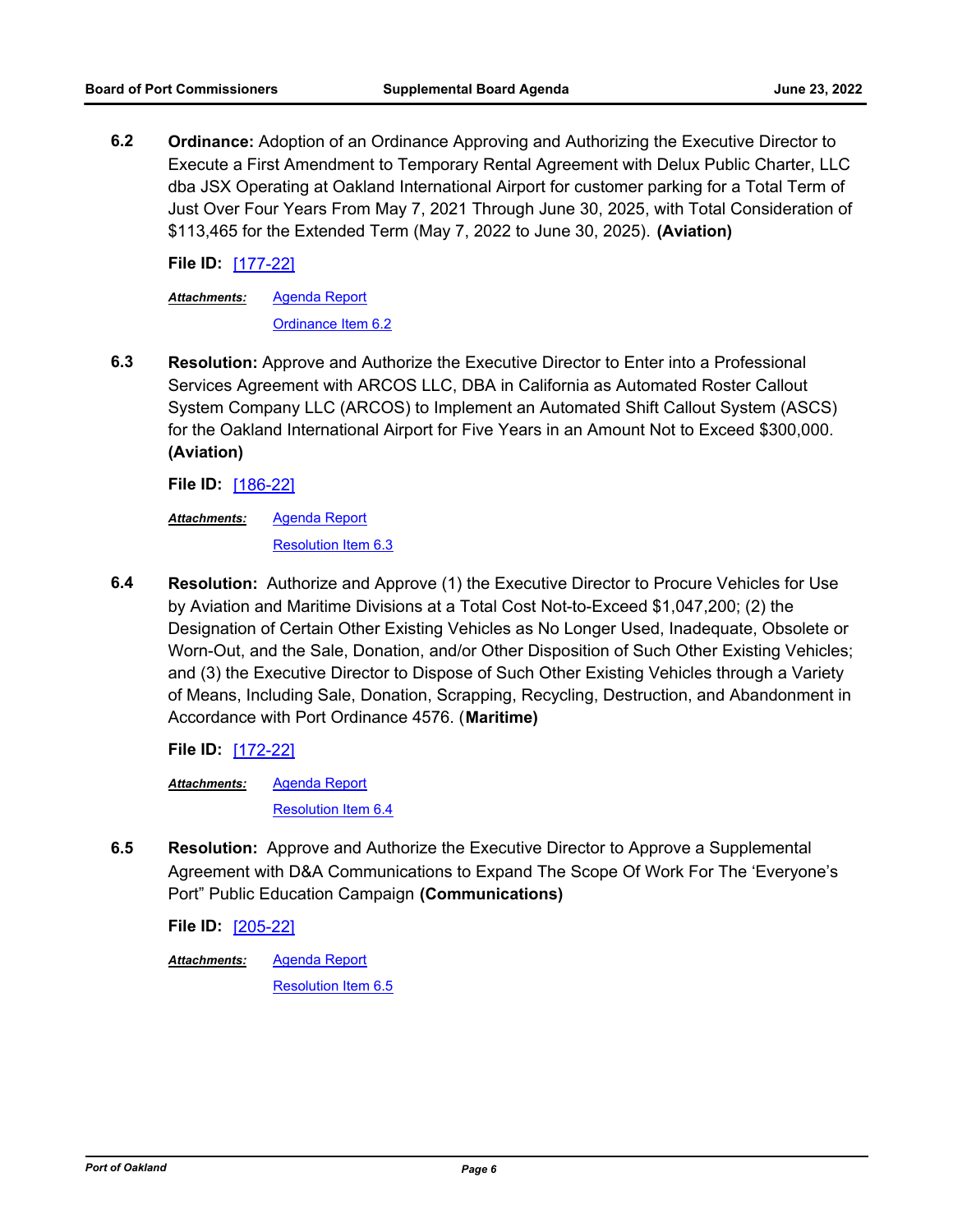**6.6 Resolution:** Adoption of a Resolution to Appoint Ric Jazaie as the Chief Audit Officer at an Annual Salary of \$225,000 per year Effective Upon Successful Completion of the Transportation Security Administration Background Check and Issuance of the Appointment Letter; to Authorize the President of the Board of Port Commissioners to Execute the Appointment Letter; and, to Direct Audit Services Staff to Report to the Port Attorney While the Appointment is Pending. **(Finance & Admin.)**

**File ID:** [\[209-22\]](http://portofoakland.legistar.com/gateway.aspx?m=l&id=/matter.aspx?key=4571)

[Agenda Report](http://portofoakland.legistar.com/gateway.aspx?M=F&ID=21071f77-b6ca-44e2-acc9-17e6db58764e.docx) *Attachments:*

[Resolution Item 6.6](http://portofoakland.legistar.com/gateway.aspx?M=F&ID=7c35f160-0735-4dfa-b203-9c0ad78a132a.pdf)

### **7. UPDATES/ANNOUNCEMENTS**

*The President, Members of the Board and the Executive Director will report on noteworthy events occurring since the last Board Meeting.*

#### **8. SCHEDULING**

*This segment of the meeting is reserved for scheduling items for future Agendas and/or scheduling Special Meetings*

#### **OPEN FORUM**

*The Board will receive public comment on non-agenda items during this time.*

#### **ADJOURNMENT**

*The next Regular Meeting of the Board will be held on July 7, 2022.*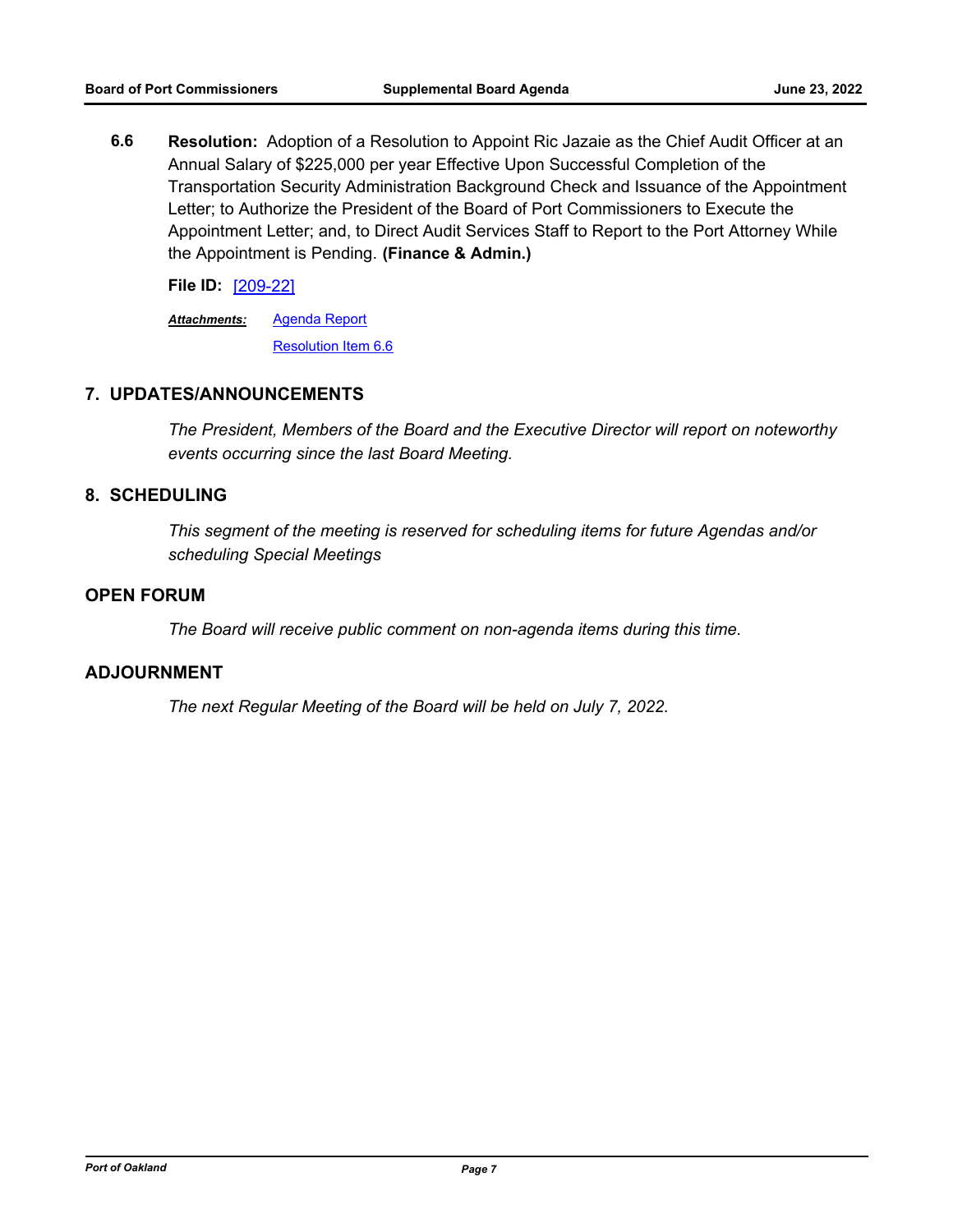# **PUBLIC PARTICIPATION**

#### **To Speak on an Agenda Item**

You may speak on any item appearing on the Agenda. Please fill out a Speaker's Card and give it to the Board Secretary *before the start of the meeting* or immediately after conclusion of Closed Session. Cards received after the start of the meeting will be treated as a single request to speak in Open Forum. All speakers will be allotted a minimum of one minute.

#### **To Receive Agendas & Related Materials**

Should you have questions or concerns regarding this Agenda, or wish to review any of the Agenda Related Materials, please contact the Board Secretary, Daria Edgerly, at: (510) 627-1337, or visit our web page at: **www.portofoakland.com**

To receive Port Agendas and Agenda Related Materials by email, please email your request to: **dedgerly@portoakland.com**

#### **Disability Related Modifications**

Any person who requires a disability-related modification or accommodation, including auxiliary aids or services, in order to participate in the meeting, may submit a written request, electronic request, or telephone request [via the California Relay Service (telephone) for the hearing impaired at (800) 735-2922], to the Secretary of the Board *no later than five working days* prior to the scheduled meeting date.

> Daria Edgerly, Secretary of the Board 530 Water Street, Oakland, CA 94607 **dedgerly@portoakland.com** (510) 627-1337

#### **Language & Interpretive Services**

As a grantee of federal aid grant funds from the US Department of Transportation, the Port is responsible for ensuring equal access to its programs, services, and benefits. To request bilingual interpreters or materials in alternate formats, please contact the Secretary of the Board *no later than five working days* prior to the scheduled meeting date.

> Daria Edgerly, Secretary of the Board 530 Water Street, Oakland, CA 94607 **dedgerly@portoakland.com** (510) 627-1337